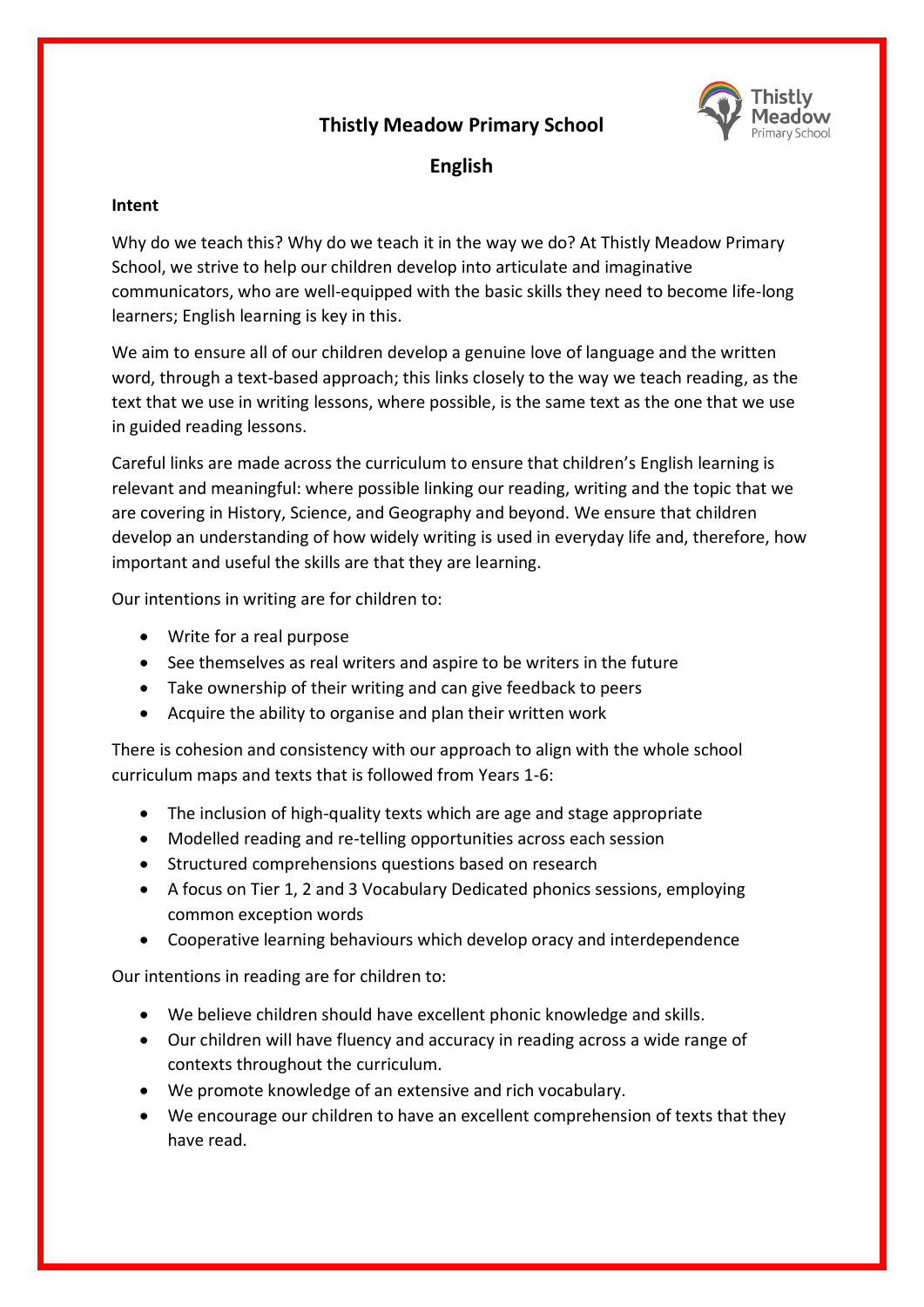- We motivate our children to read for both study to find out more about our world and for pleasure where they can talk about books they love.
- We encourage pupils to have an extensive knowledge through having read a rich and varied range of texts.

#### **English Implementation**

Reading is an important part of our curriculum and is an integral part of all of our lessons. At Thistly Meadow Primary we teach reading through:

- Discreet comprehension lessons: At Thistly Meadow, we teach lessons which focus on developing pupils' level of understanding of the text, through discussion, written and oral tasks; and the exploration of new vocabulary. Pupils will be taught through reciprocal reading sessions at least once a week, where pupils read and discuss texts with an adult and their peers.
- Guided reading Lessons: At Thistly Meadow, we encourage our pupils to read for pleasure and to read widely. In these lessons, pupils explore a novel/book, developing their reading skills and their ability to understand the author's intent, connections and links to their own experiences. Discussion and critiquing are key aspects of these lessons.
- Reading across the curriculum: At Thistly Meadow, we maximise opportunities for pupils to read, through our Topic Lessons. These lessons focus on the teaching of reading whilst increasing the pupils' knowledge and understanding of the topics such as in History and Geography.

In EYFS, phonics lessons take place daily. Initially, children are taught in class groups, followed by application activities throughout the Foundation Stage continuous provision. Half termly assessments are completed to track progress. This means no child is left behind or insufficiently challenged.

In Key Stage 1, we use Read, Write Inc. for our phonics programme. Phonic awareness helps the development of reading by segmenting and blending sounds. The children will be heard reading individually where possible and in groups. Reading is taught through a shared reading approach using books that are rhythmical and have repetitive patterns. Pupils explore vocabulary, prediction, sequencing, making inferences and retrieving information. In Year 2, pupils are taught reading through a whole class approach. Pupils explore vocabulary, prediction, sequencing, making inferences and retrieving information using VIPERS.

In Key Stage 2, we teach reading through a whole class approach. We use VIPERS to ensure consistency across the Key Stage. Pupils explore vocabulary, prediction, sequencing, making inferences and retrieving information, ensuring that they are able to make justified responses using evidence from the text. Pupils explore a wide range of fiction and nonfiction texts in their foundation lessons, which are based around age appropriate texts linked to the topic being studied.